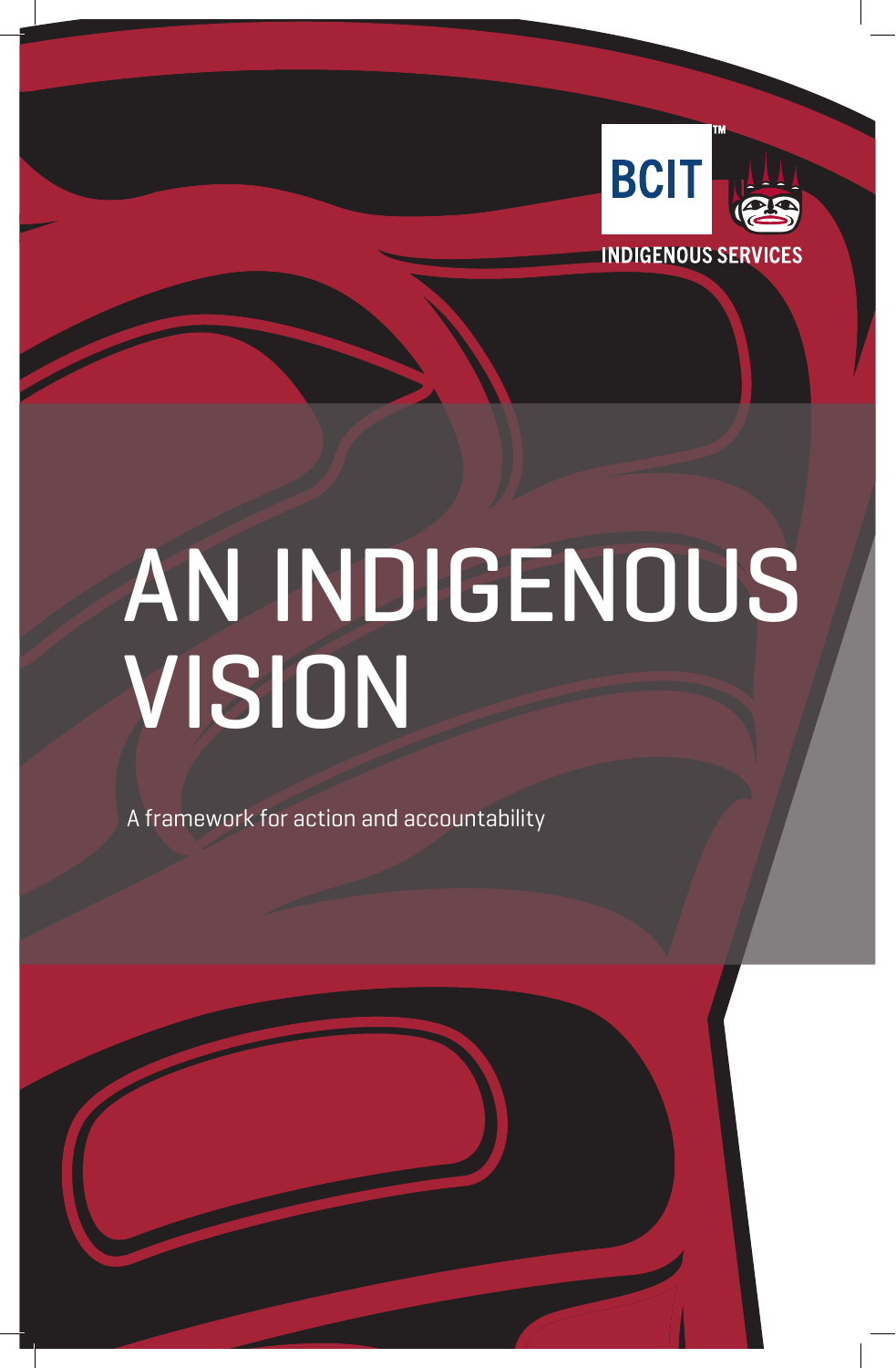The British Columbia Institute of Technology acknowledges that our campuses are located on the unceded traditional territories of the Coast Salish Nations of Skwxwú7mesh (Squamish), səlilwəta?4 [Tsleil-Waututh], and xwməθkwəy̓əm [Musqueam].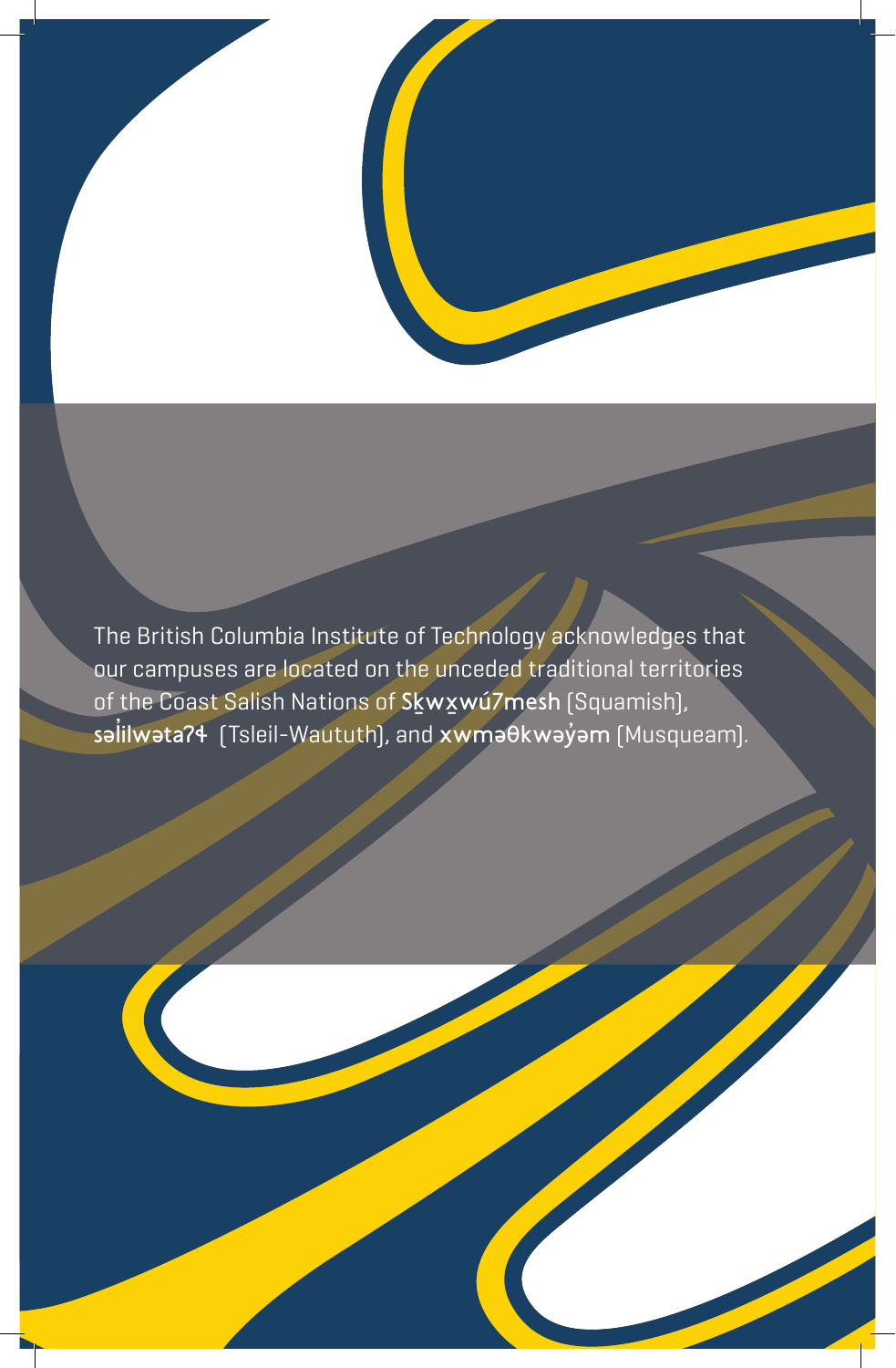The term "Indigenous" is used in the *Indigenous Vision (Vision)* to include First Nation (Status and Nonstatus), Métis, and Inuit peoples in Canada. It is used instead of "Aboriginal" as defined under Section 35 (2) of the *Constitution Act* (1982). The foundation of our *Vision* is Truth, which is woven throughout all our actions. Truth about Indigenous people, their history and contemporary realities, and the relationships past and present—between Indigenous and non-Indigenous people must be acknowledged and understood. For the purposes of the *Vision* and its supporting plans, Reconciliation is viewed as an overarching process that respects and supports the inclusion of Indigenous knowledge and ways across the Institute and our partnerships. Indigenization represents the set of <mark>action</mark>s associated with the pursuit of these aims.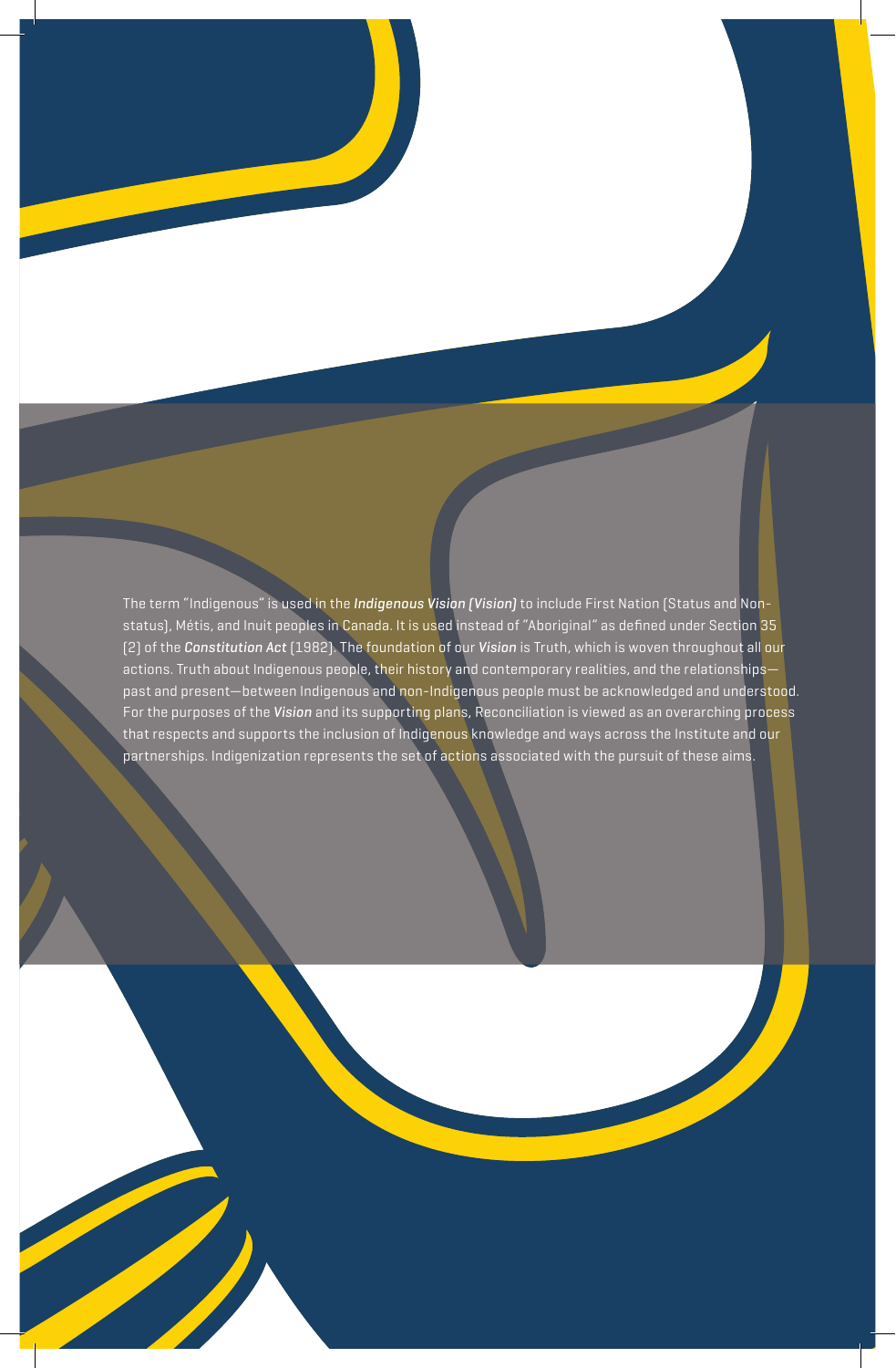### Our Process

Consultation for the *Indigenous Vision* took place informally throughout 2018, with more structured interactions occurring during the fall of that year. We had the privilege of reaching close to 500 people within and beyond BCIT. Most of the consultation took place face-to-face in one of fourteen Indigenous Visioning Sessions, with the remaining input gathered through a written survey and one-to-one discussions.

The response was truly inspiring and reassuring, not only in terms of the scale of engagement, but also because it became clear that Indigenization was already well underway in many areas of the BCIT community. Although some participants were wary or lacked an appreciation for the BCIT decision to create a distinct *Indigenous Vision*, the majority of responses were uplifting, offering overwhelming support and a desire to learn more.

The *Vision* has been developed in parallel with the *BCIT Strategic Plan 2019–2022* (*Relevance. Reach. Renewal.*). Consultation around the *Strategic Plan* more broadly confirmed the pivotal importance of Truth, Reconciliation, and Indigenization to the BCIT community. The two documents are mutually reinforcing and together provide a framework for action and accountability.

Thank you to all who participated in the consultation and development of these plans.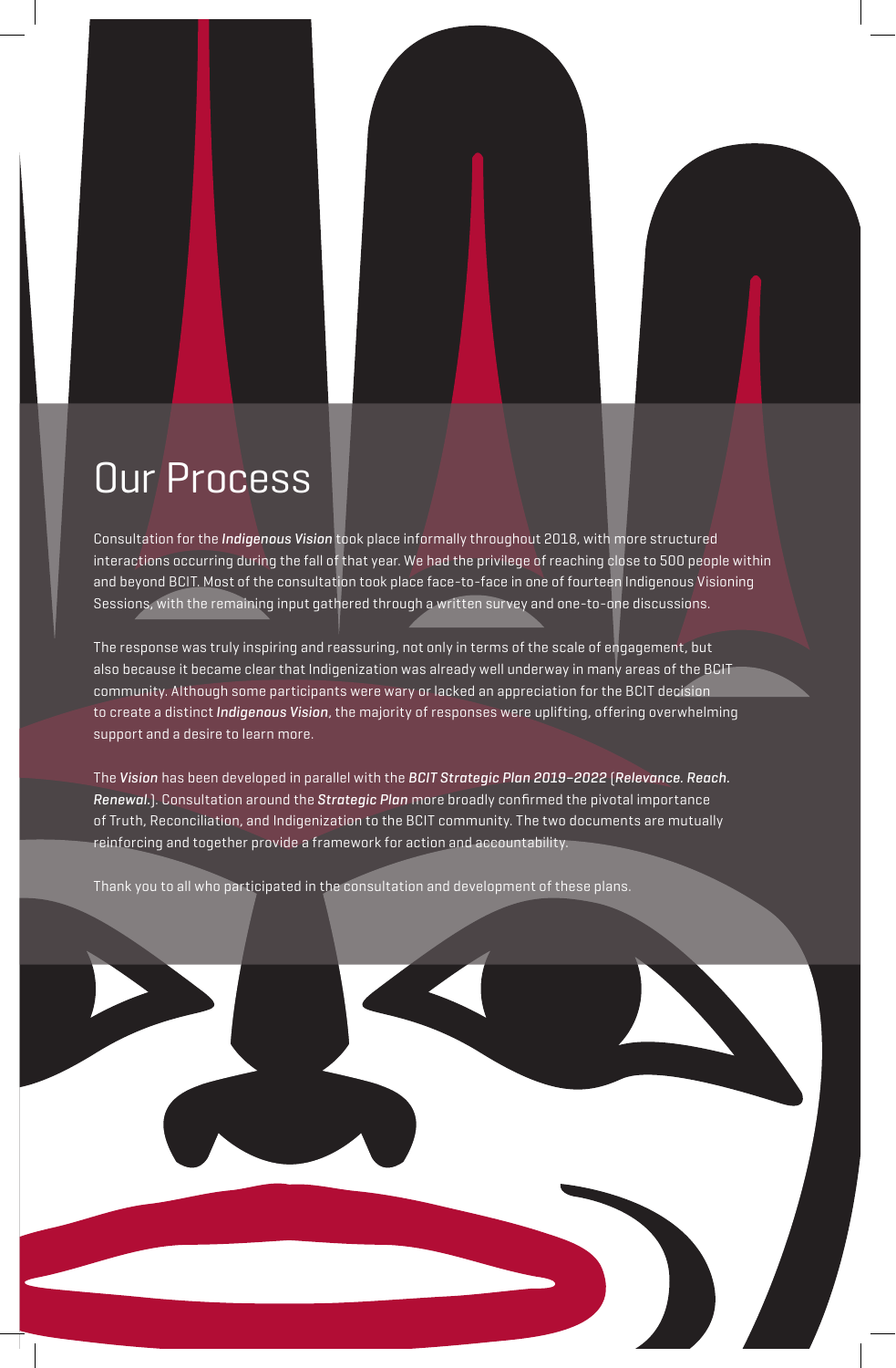### Our Context

BCIT has been educating and inspiring learners for over half a century on the unceded traditional lands of the Skwxwú7mesh (Squamish), salilwəta?4 (Tsleil-Waututh), and xwməθkwəy̓əm (Musqueam) First Nations. For that, we are grateful. We acknowledge that the relationship between Indigenous peoples and Canada has been troubled and that it must be reconciled.

Unfortunately, Indigenous people in Canada are still at the negative end of most socioeconomic indictors and are over-represented in areas such as the criminal justice and child welfare systems. There are persistent challenges in Indigenous access to and completion of education, both K-12 and post-secondary. Barriers include financial needs, the legacy of colonization, family and community responsibilities, and inherent institutional racism.

However, there is hope and many changes are taking place. Indigenous people are increasingly graduating from high school and enrolling in higher education. More broadly, the *Truth and Reconciliation Commission (TRC)* has completed its work, with 94 *Calls to Action*, and Canada has adopted the *United Nations Declaration on the Rights of Indigenous People (UNDRIP)*. Provinces and territories are responding to, engaging with, and supporting Indigenous people as never before. Colleges and Institutions Canada (CICan) has published its aspirational *Indigenous Education Protocol,* to which BCIT was the 50th signatory. Closer to home, the British Columbia Ministry of Advanced Education, Skills and Training has directed all 25 public post-secondary institutions in the province to respond to the *TRC* and *UNDRIP*.

BCIT takes this responsibility seriously and we are deeply committed to Truth, Reconciliation, and Indigenization. We value our relationship with Indigenous peoples at all levels, across all campuses, throughout the province, and beyond. We recognize that post-secondary institutions have a role to play, not only in educating learners and supporting employees, but also in working with others to help improve the lives of all British Columbians and Canadians. With the renewal of the *BCIT Strategic Plan*, the time was right to articulate our objectives and priorities in an *Indigenous Vision* for BCIT.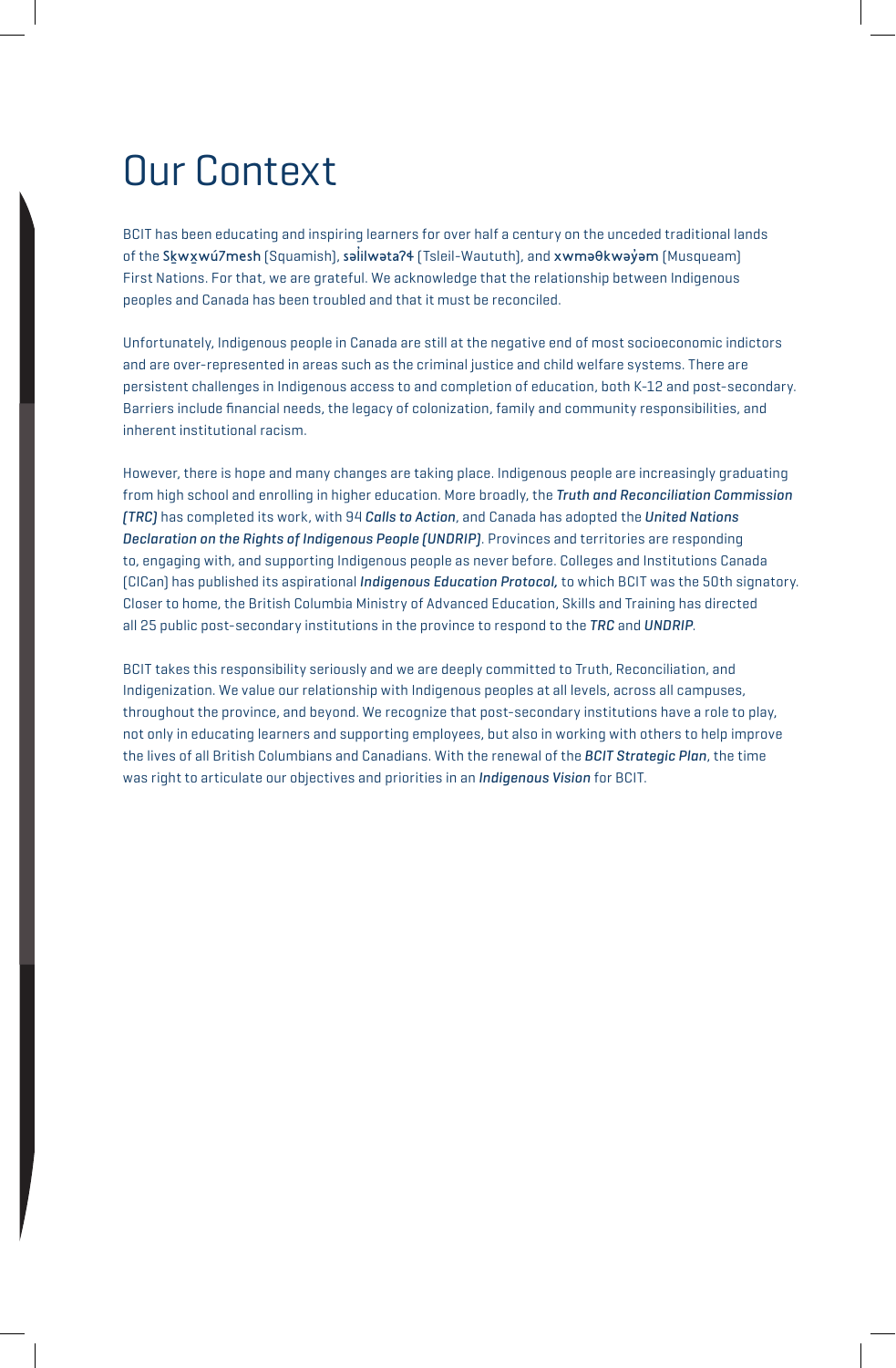### Our Starting Point

The introduction of the *Indigenous Vision* in 2019 provides a focal point for the celebration of BCIT's 25-year commitment to the enrolment and success of Indigenous learners. Underpinned by successive strategies and plans, we have designed and delivered Indigenous programs and services since 1985, operated a dedicated Indigenous Services department since 1994, and worked and studied together in the BCIT Indigenous Gathering Place (*Mi Chap Tukw*) on the Burnaby Campus since 2011.

BCIT had more than 1,700 Indigenous students in 2017/18, up from 34 fifteen years ago. As of 2019, the BCIT *Indigenous 101* workshops have been completed by over 500 employees, our three Indigenous Awareness Modules are in use by faculty and staff, and the development of the Indigenous Wellness Toolkit for learners is underway. Indigeneity is increasingly reflected in the curriculum and teaching practices at BCIT and the institution is more active in community outreach and program delivery across the province.

Yet, there is a great deal more to do. Common themes from our consultation include the desire for greater knowledge about Indigenous people and guidance on Indigenization. Faculty and staff want to learn how to incorporate Indigenous knowledge and ways of knowing into the classroom or workplace. Indigenous students at BCIT express a need for holistic support in managing workload, finances, trauma, and identity issues. They are seeking mentoring and tutoring services across campuses and after hours. They recognize BCIT's strategic commitment to Truth and Reconciliation and they now want to see Indigenization permeate all aspects of their experience.

Endorsed by the BCIT Board of Governors, fully supported by the Leadership Team, and developed through extensive consultation with the broader BCIT community, the *Indigenous Vision* and its associated Implementation Plan provide the roadmap for moving forward.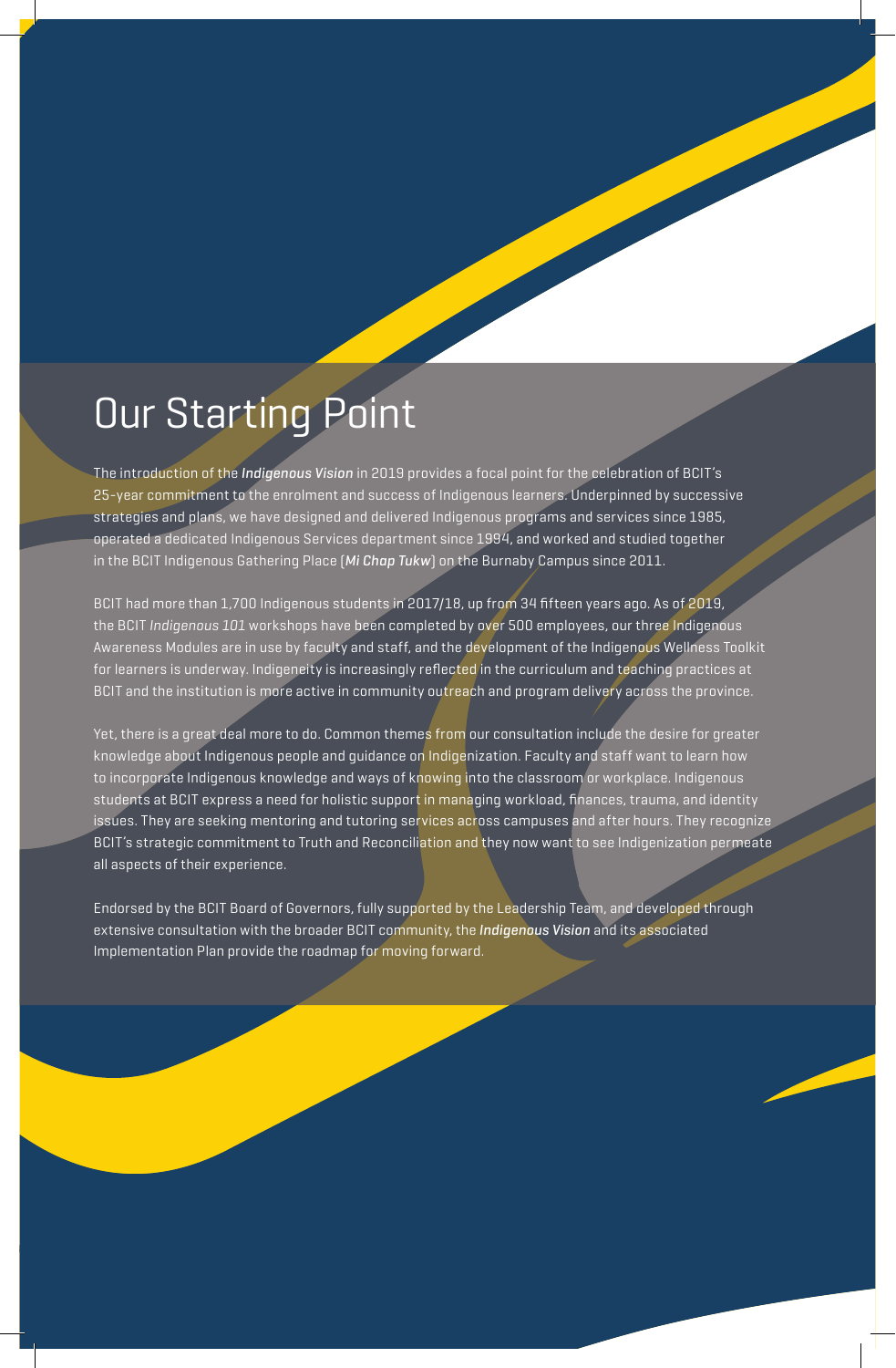### Our Vision and Platform for Change

Bold and challenging to achieve, our *Indigenous Vision* is simple and clear. We aspire to a future in which:

- BCIT is the first-choice post-secondary institution for learners in BC;<br>■ Well-developed pathways exist to support Indigenous learner transiti
- Well-developed pathways exist to support Indigenous learner transition to and from BCIT; and,<br>■ Indigeneity is embedded and active across BCIT.
- ∆ Indigeneity is embedded and active across BCIT.

Foundational to our ability to deliver upon these aims are three defining features of BCIT's education model. All of these require sustained focus to ensure that they remain a platform for our success and leadership in Indigenization:

- Practical, applied education that is relevant to the evolving needs of employers, sustained through ongoing renewal and strong industry connections
- ∠ Community-aligned and community-based learning that ensures the relevance and reach of our programs
- Prior learning recognition that supports access for learners with equivalent work and life experience (non-formal educational backgrounds)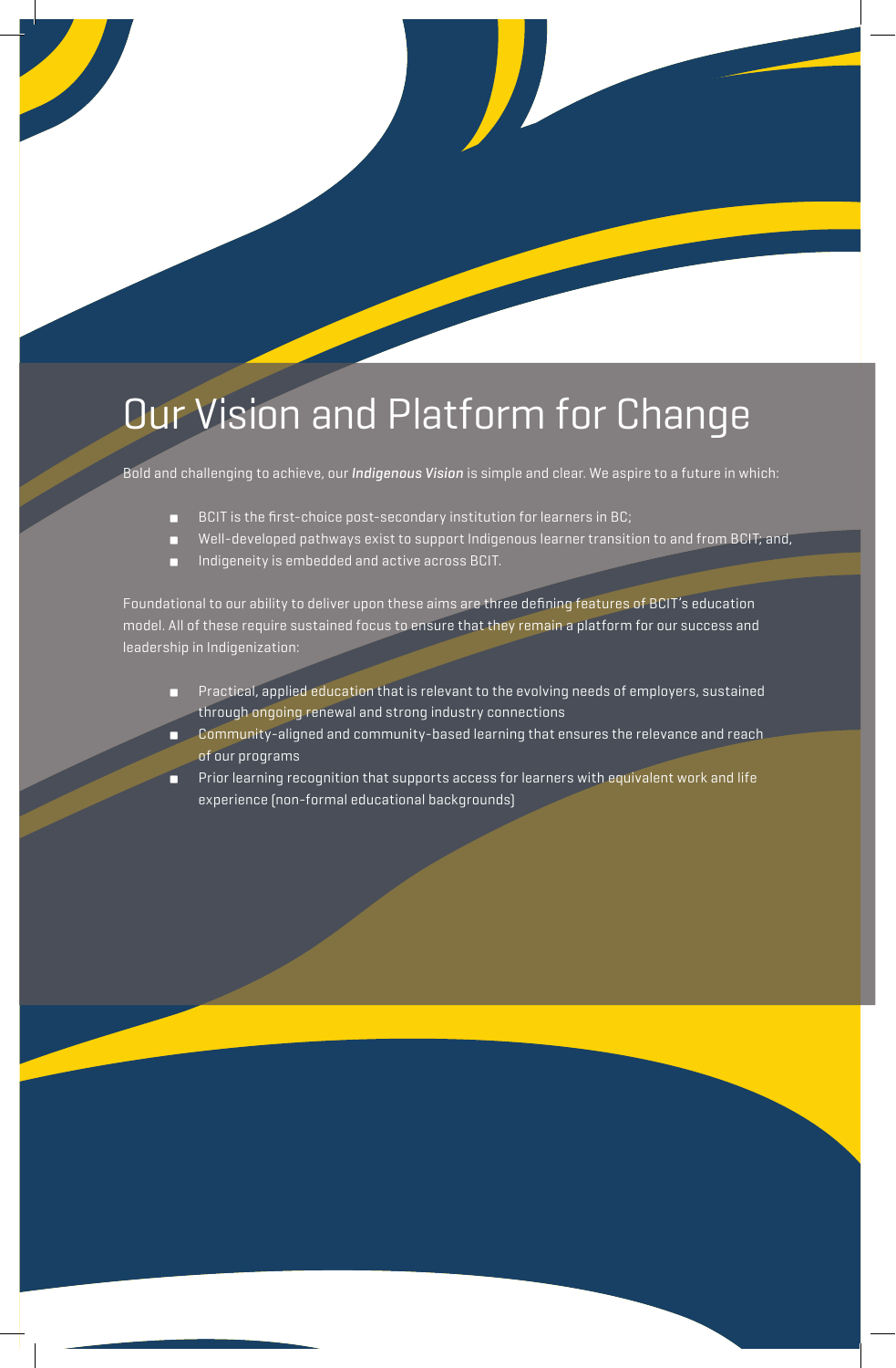### Reconciliation in the BCIT Strategic Plan 2019-22

In the *BCIT Strategic Plan*, we have articulated three commitments that represent our primary areas of activity and accountability. We are intent on being a people-focused organization that delivers futureproof applied education, amplifying our impact through globally relevant connections. These create the structure of our *Strategic Plan*.

Within our commitment to amplify our impact through globally relevant connections we will infuse Indigenous knowledge and practices throughout the organization and within our partnerships to mobilize broader societal change. This provides a focal point for our dialogue and actions in Indigenization, as well as a critical interface with our *Indigenous Vision*.

However, there are elements relevant to Indigenous learners, employees, and communities throughout the *Strategic Plan*. By embracing Truth and Reconciliation and promoting Indigenization throughout the BCIT community, we will honour Indigenous people, knowledge and culture, while preparing learners for success in a complex world through an education that is complete and relevant.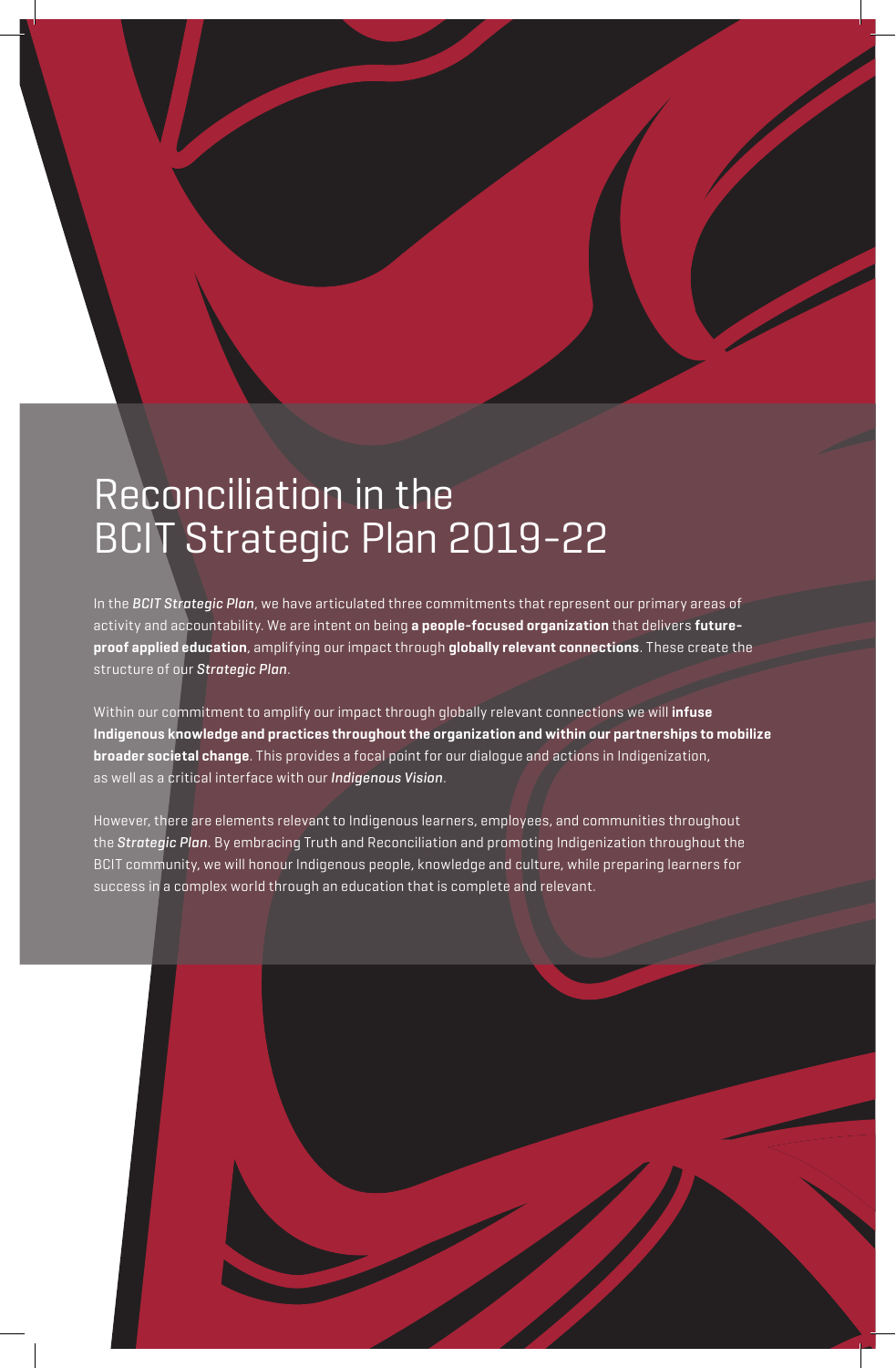The *Vision* complements the three commitments in BCIT's *Strategic Plan*, as reflected in its objectives:

#### PEOPLE-FOCUSED ORGANIZATION

1. Support for the whole person

 $\blacktriangleright$ 

- 2. Visible integration of Indigenous values, traditions, and ways of knowing
- 3. Policies and practices that enable the success of learners, faculty, and staff

#### FUTURE-PROOF APPLIED EDUCATION

- 4. Relevant, reflective, and respectful curriculum
- 5. Access and inclusion for Indigenous learners—financial, academic, cultural, and physical
- 6. Preparation for economic independence through skills acquisition and the BCIT learning model

#### GLOBALLY RELEVANT CONNECTIONS

- 7. Sustained Indigenous partnerships and stakeholder engagement
- 8. Standard-setting approach to Indigenous integration with industry
- 9. Collaboration with our post-secondary peers in promoting Truth and advancing Reconciliation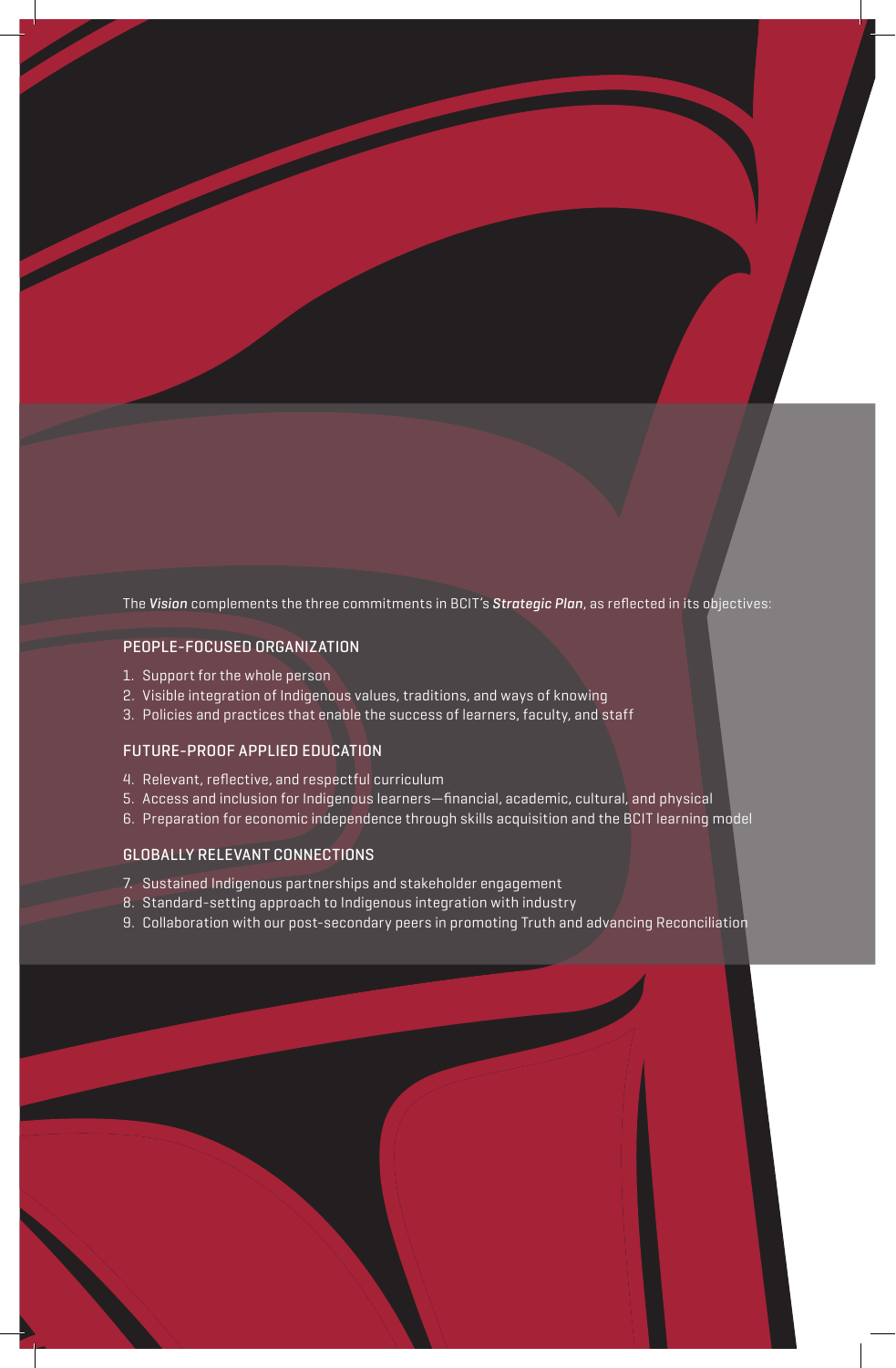### Framework for Action

The Colleges and Institutes Canada (CICan) *Indigenous Education Protocol* "underscores the importance of structures and approaches required to address Indigenous peoples' learning needs and support self-determination and socio-economic development of Indigenous communities. [It] is founded on seven comprehensive principles that aim to guide the institutions who agree to sign on to this aspirational document."1

As a signatory to the Protocol, BCIT has chosen to structure its *Vision* and implementation plan around these principles:

- 1. Commit to making Indigenous education a priority
- 2. Ensure governance structures recognize and respect Indigenous peoples
- 3. Implement intellectual and cultural traditions of Indigenous peoples through curriculum and learning approaches relevant to learners and communities
- 4. Support students and employees to increase understanding and reciprocity among Indigenous and non-Indigenous peoples
- 5. Commit to increasing the number of Indigenous employees with ongoing appointments throughout the institution, including Indigenous senior administrators
- 6. Establish Indigenous-centred holistic services and learning environments for learner success
- 7. Build relationships and be accountable to Indigenous communities in support of self-determination through education, training and applied research

<sup>1</sup> https://www.collegesinstitutes.ca/policyfocus/indigenous-learners/protocol/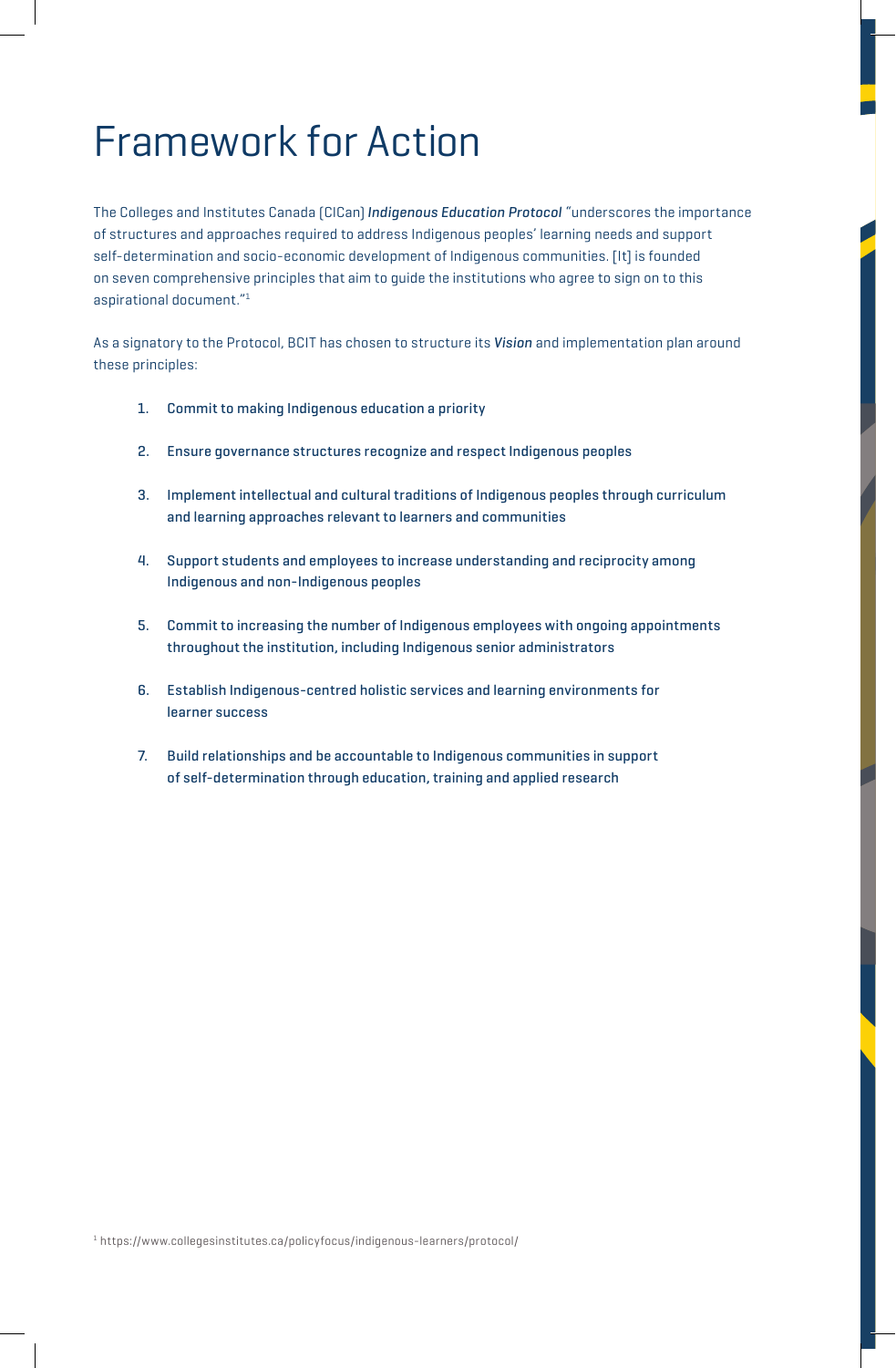"2019 marks the celebration of BCIT's 25-year commitment to the enrolment and success of Indigenous learners. The introduction of this *Indigenous Vision* articulates an Indigenous strategy—a framework for action and accountability—for the Institute moving forward, which will enable and support change at BCIT and throughout the broader community. This is an exciting time for BCIT and we look forward to doing our part to improve the lives of British Columbians and Canadians."

Kory Wilson Executive Director, Indigenous Initatives and Partnerships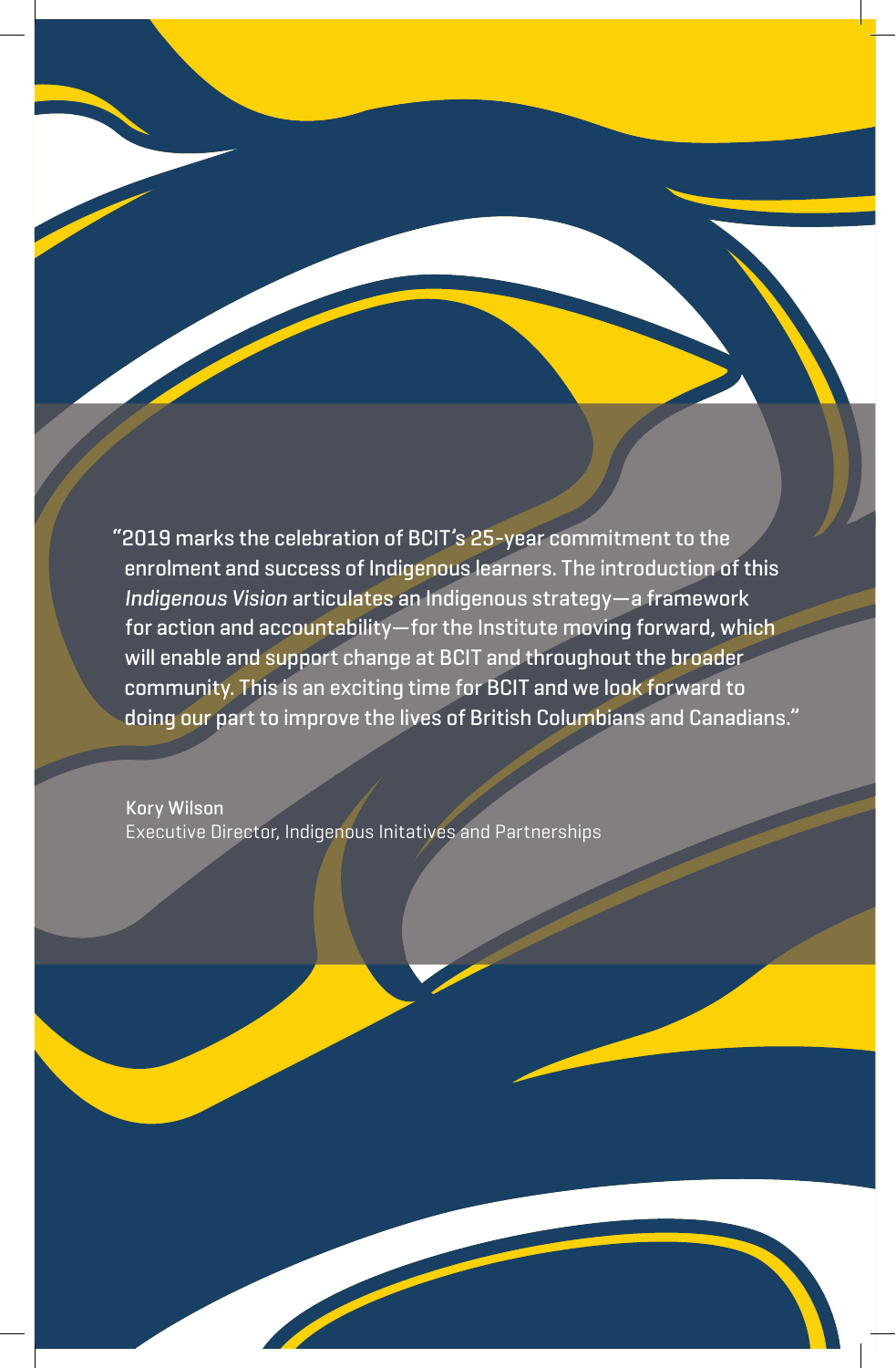### Our Priorities for Action

As we implement the *Indigenous Vision*, we have agreed on our main areas of focus. These align with both the CICan principles and our objectives. With the learner at the centre of our planning, we have developed three types of actions:

- Inclusion actions are people-focused and intent on building awareness and understanding around Truth, Reconciliation, Indigenization, the legacy of colonization, and the contemporary reality of Canada and Indigenous people.
- ∆ Accountability actions strive to create an environment in which all learners, and specifically Indigenous learners, find themselves reflected across the Institute and supported by programs, policies, and services designed to meet their needs.
- Relationship actions foster a culture in which respect and collaboration underpin all that we do. Based on authentic and sustainable partnerships, these actions represent progress towards a future in which we work together to promote the place and space of Indigenous people.

The Indigenous Implementation Plan will describe which of these will be pursued each year, together with the associated deliverables, accountabilities, and resources.

#### 1. Institutional Commitment

We will work with academic and administrative leaders to develop and implement Indigenous strategies in their respective areas. We will pursue opportunities for increased funding through the BCIT Foundation to help enable change. And we will sustain internal and external consultation to strengthen community alignment and continue to refine and evolve BCIT's approach to Truth, Reconciliation, and Indigenization. More broadly, we will facilitate dialogue with our post-secondary peers to help accelerate sector-wide change.

#### 2. Governance Model

We will ensure that structures and representation in governance recognize and respect Indigenous peoples. We will review and revise policies and leadership evaluation systems to ensure that they reflect Indigenous ways and promote Truth and Reconciliation. Through steady progress in Indigenization, we will expand our network of Indigenous Champions, within and beyond BCIT, to guide progress, raise awareness, and help reinforce and mobilize action.

### 3. Teaching and Learning

In partnership with faculty and Schools, we will implement intellectual and cultural traditions through renewed curriculum and learning approaches that build Indigenous competence in our students. We will promote Indigenous economic independence through relevant skills acquisition and introduce solutions to increase Indigenous learner completion rates. Critically, we will realign our prior learning assessment processes to extend access through recognition of competencies gained through non-formal education.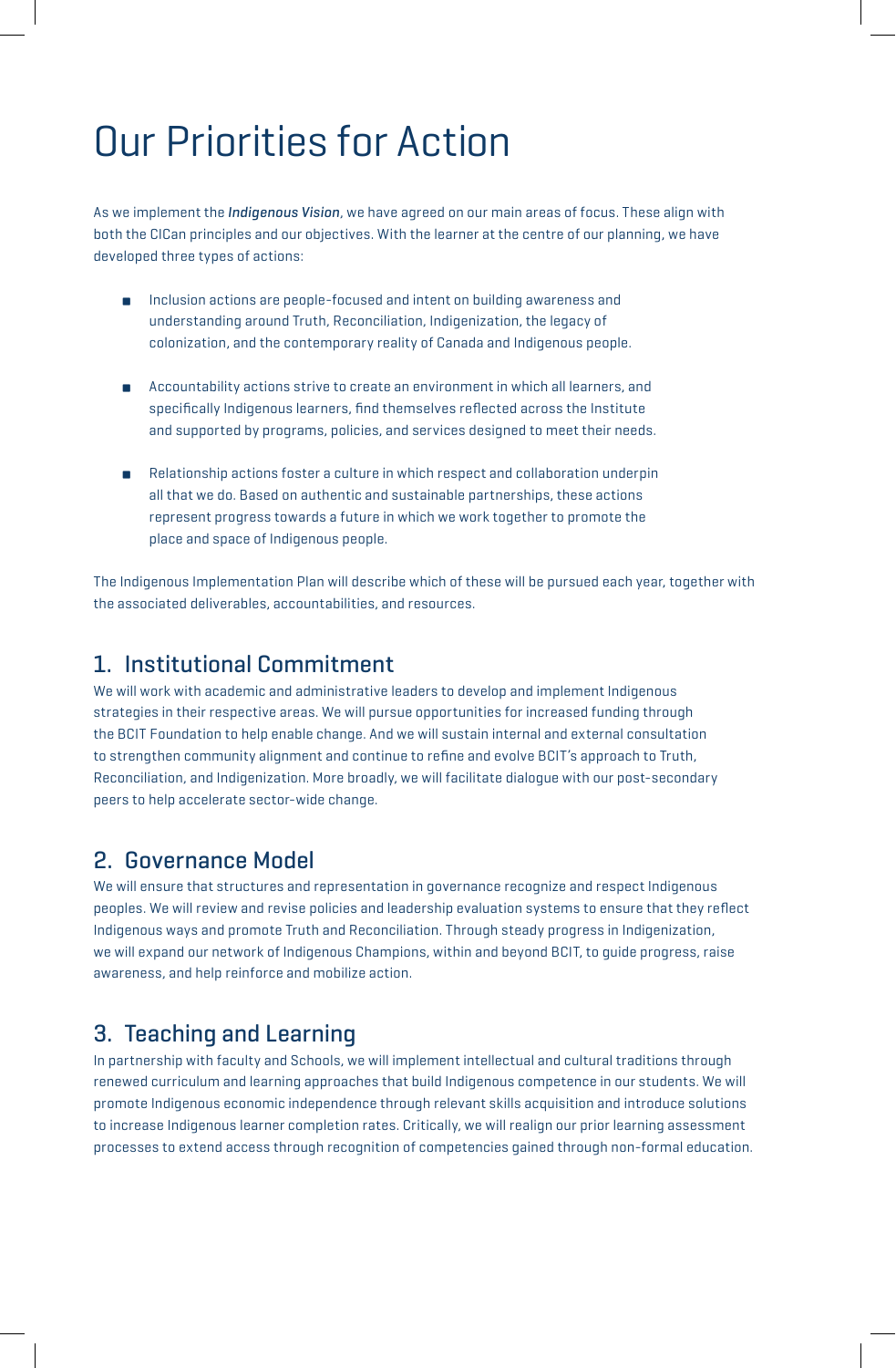#### 4. Understanding and Reciprocity

We will expand and promote Indigenous events across all our campuses, and we will strengthen communication to build awareness and a greater understanding. We will support faculty and staff knowledge development through provision of Indigenous guides and comprehensive inclusion training, which we hope to share with our partners and peer institutions. And we will invest to represent Indigenous culture throughout our physical spaces and facilities.

#### 5. Employee Recruitment

Working with BCIT Human Resources and our union partners, we will align on approaches and targets for Indigenous hiring. Together, we will review and revise recruitment practices and orientation to help drive growth in the number of Indigenous employees with ongoing appointments throughout the institution. This will include senior administrators, consistent with our focus on governance.

#### 6. Learner Services

With Student Services and the BCIT Student Association (BCITSA), we will strengthen services and facilities to attract, welcome, and support a greater number of Indigenous learners. Wellness, tutoring, counselling, holistic supports, and financial assistance are priorities. We will reinforce pathways for Indigenous high school students, including the provision of academic support. In collaboration with industry, we will enhance job placement services to facilitate learner transition to work. And we will strive to create safer campuses for Indigenous learners by embedding Indigenous culture, language, and Elder involvement.

### 7. Relationships and Accountability

We will build relationships with Indigenous communities that support self-determination through education, training, and applied research. This will encompass the formalization of partnerships with local Indigenous Nations and organizations, support for the creation of meaningful agreements, and joint endeavours that promote entrepreneurship and sustainability through community-based programs. We will strive to be respectful and reflective of community needs in all our interactions.

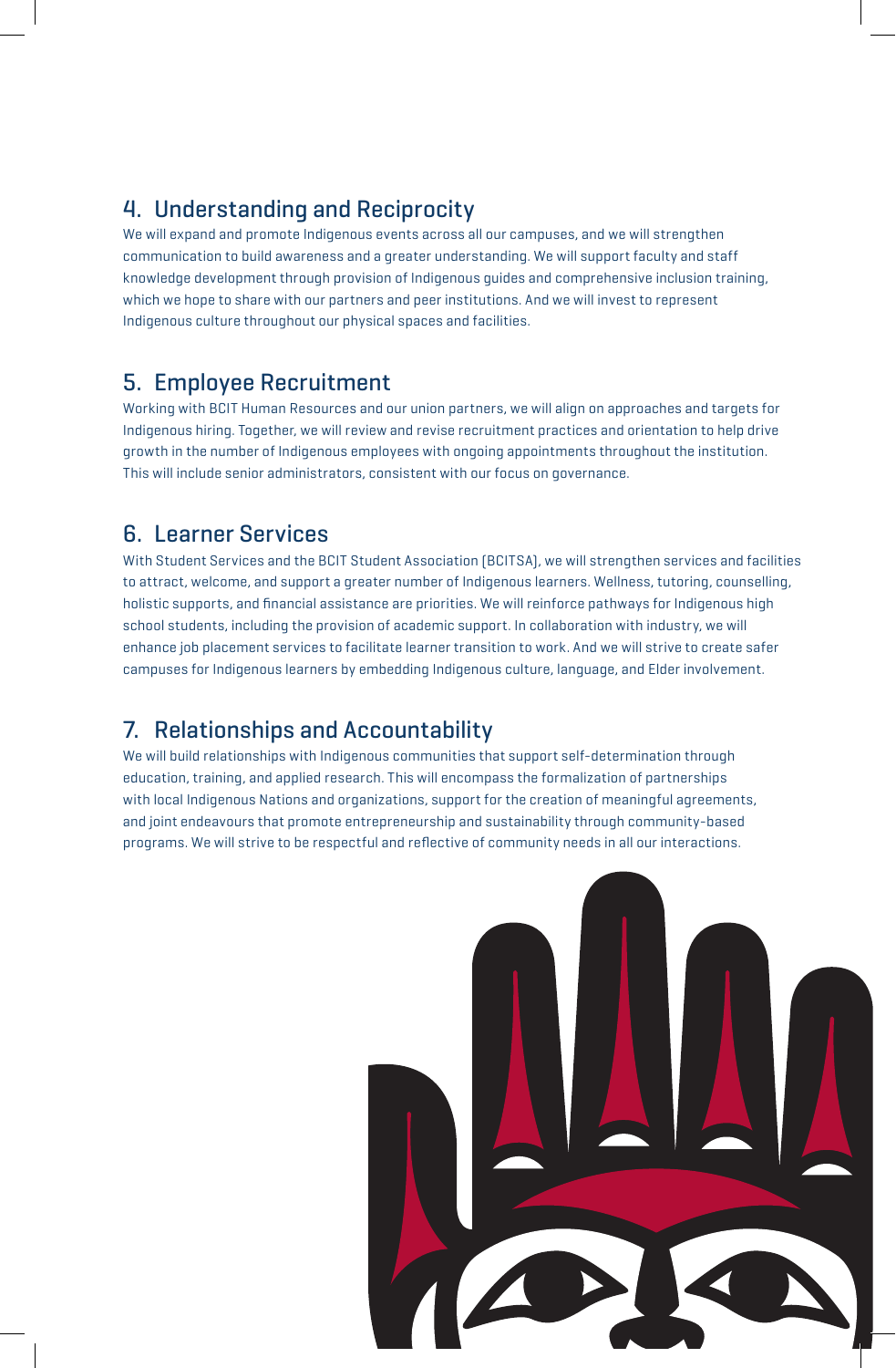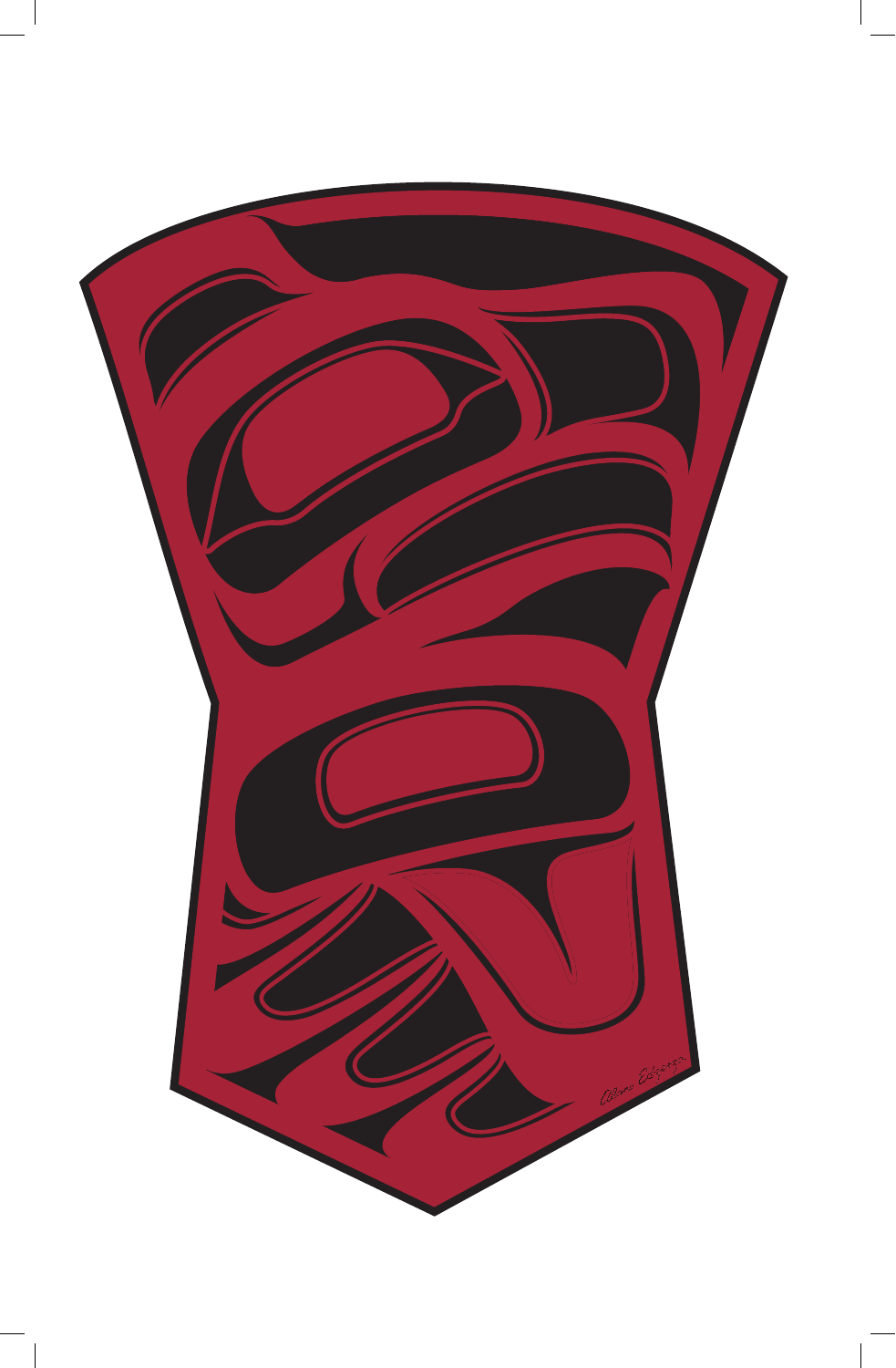### For some Northwest Coast First Nations, a Copper—a traditional copper shield—symbolizes wealth and power. Knowledge is power. A Copper gains value the more it changes hands and is broken and put back together. Life can be challenging, but much like a Copper, our students build strength as they gain knowledge and overcome challenges.

That is why we chose the Copper to symbolize this *Indigenous Vision*.

This Copper was created by Alano Edzerza, a Tahltan multimedia artist and entrepreneur based in West Vancouver, British Columbia.

—

FSC logo will go here